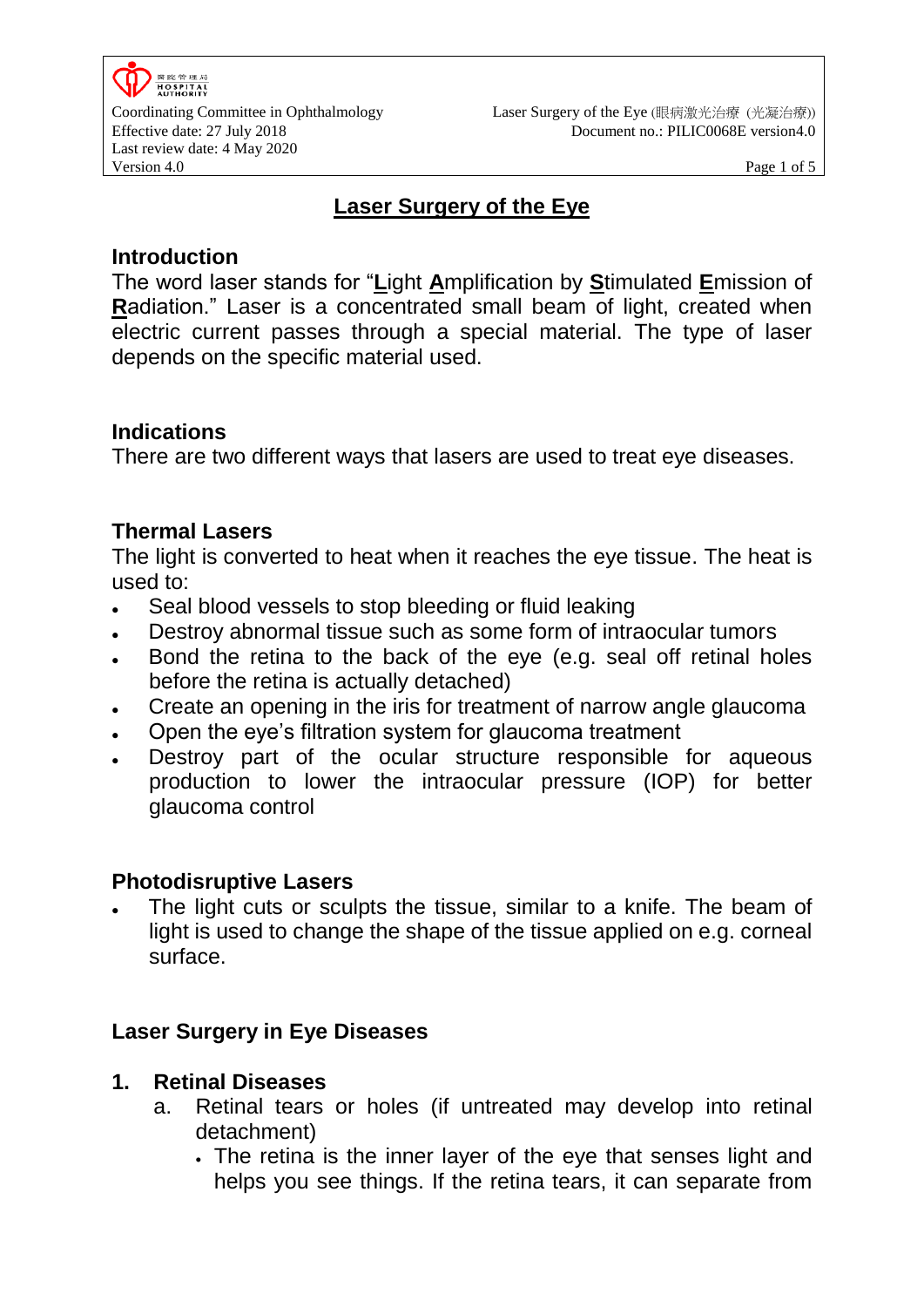the back wall of the eye that leads to vision loss. This is called retinal detachment.

- If retinal tears are found before the retina detaches, most of them can be treated with laser. The laser helps to seal off the tear and bond the retina to the wall of the eye to reduce the chance of a later retinal detachment.
- b. Diabetic retinopathy
	- Eye diseases due to diabetes is a major cause of vision loss. Diabetes can cause retinal ischaemia and the growth of abnormal blood vessels in the retina. These vessels are brittle and may leak fluid (macular edema) or bleed inside the eye leading to swelling in the macula and bleeding in the vitreous.
	- Laser is used to seal the leaking blood vessels, reducing macular edema to prevent further vision loss. However, laser itself cannot improve vision. It slows or stops abnormal blood vessels growth to reduce the chance of bleeding inside the eye. According to the study, in patients with severe diabetic retinopathy, it has been shown that laser treatment is effective in decreasing the risk of severe visual loss in 50% - 60% of patients. However, not every patient responds to laser the same way. Some patients respond poorly to laser and may subsequently develop vitreous haemorrhage**,** as laser fails to halt the natural deterioration in visual function caused by the retinopathy. Others suffer from different degrees of visual deterioration and constriction of the field of vision. Usually more than one laser sessions are required to achieve the regression of the growth of the abnormal blood vessels.
- c. Macular degeneration
	- The macula is the small, central area of the retina that allows us to see fine details clearly. Macular degeneration affects the central or reading vision.
	- . "Wet" macular degeneration is the abnormal blood vessels which cause bleeding and scarring of the macula. In certain cases, it may be treated with laser to seal the blood vessels and prevent further damage. A special group of patients having a particular type of macular degeneration (age-related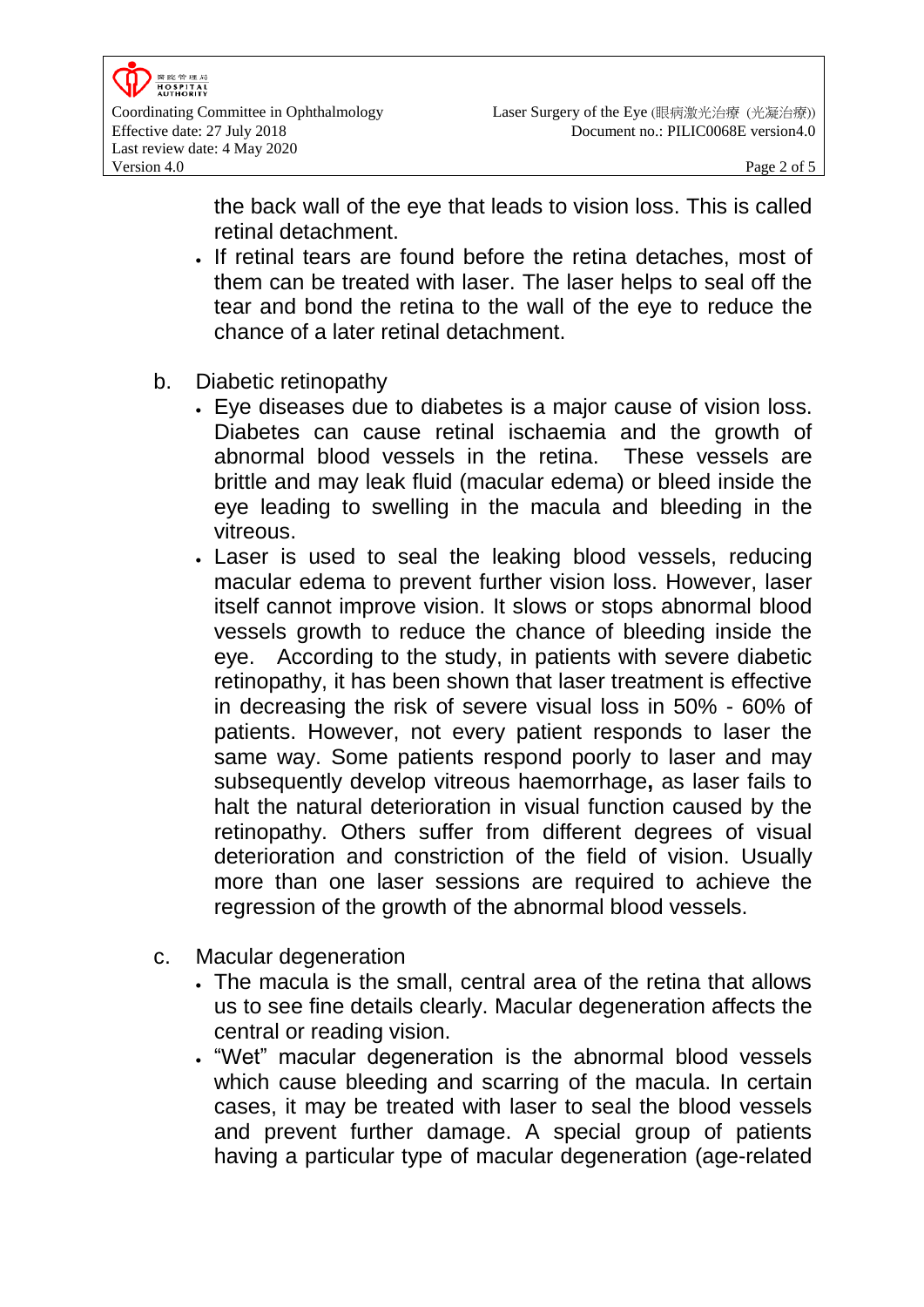macular degeneration) may need to have special medication injected into the vein to assist the effects of laser.

Other retina problems can be treated with laser such as:

- d. Retinal vein occlusions
- e. Central serous retinopathy
- f. Some types of tumors of the eye

Possible risks and complications of Laser Surgery in Eye Diseases

- Decrease vision and causing dimming and visual field defects
- Loss of / decreased accommodation +/- refractive error changes
- Bleeding in the retina or vitreous
- Accidental burn to macula and optic nerve leading to visual loss
- Enhance growth of retinal fibrous tissue
- Retinal detachment / break if the reaction to the laser treatment is too excessive
- Corneal injury
- Lens injury
- Blindness

## **2. Glaucoma**

- Glaucoma damages the optic nerve, usually caused by the fluid pressure inside the eye that becomes too high. Further vision loss may be prevented or slowed down if the problem is treated before severe damages occur in the optic nerve.
- Laser may be used to lower the pressure such as laser iridotomy, laser iridoplasty, laser trabeculoplasty and ciliary body destruction.

Possible risks and complications of Laser Surgery in Glaucoma

- Failure to penetrate the iris
- Closure of laser iridotomy
- Transient blurring
- Temporary eye pressure elevation
- Glare and seeing double or multiple images
- Corneal or lens injury
- Bleeding
- . Iritis
- Hypotony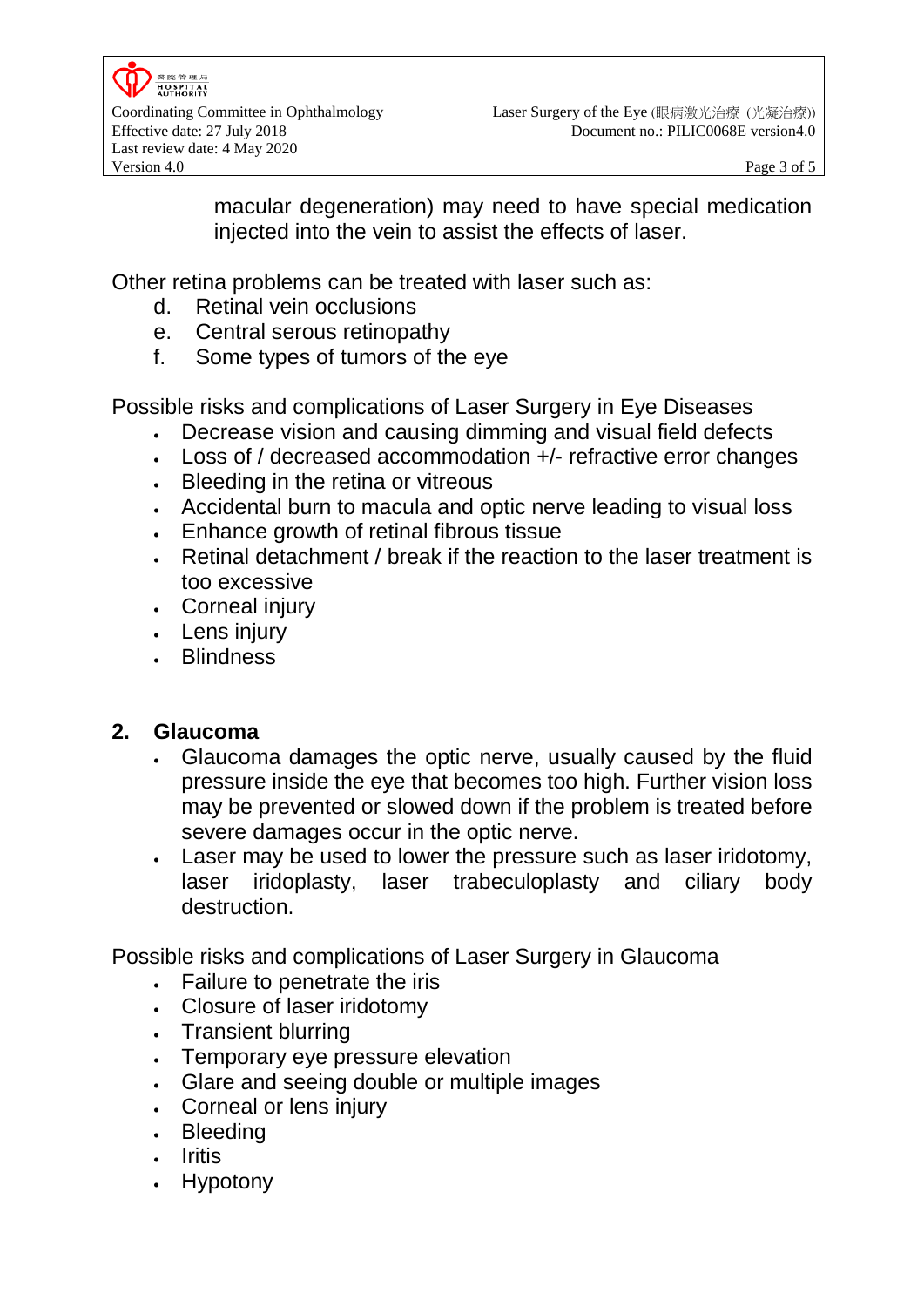

#### **Blindness**

## **3. After Cataract Surgery**

After a cataract is removed, the capsules of the lens may sometimes become cloudy. The YAG laser can open up the cloudy membrane and restore clear vision.

Possible risks and complications of Laser Surgery in Cataract

- Failure to open up the cloudy membrane
- Residual / recurrence of posterior capsule opacification
- Transient rise of eye pressure
- Retinal detachment
- Macula edema
- Damage to the implanted intraocular lens producing glare and seeing multiple images.
- Rarely causes implanted intraocular lens subluxation / dislocation
- Vitreous floater

## **4. Oculoplastic Surgery**

Laser can be used to treat certain eyelid diseases and lacrimal drainage problems.

### **5. Cornea**

#### Corneal new vessels

The normal cornea is transparent and avascular. Ocular insult, like infection, inflammation, can encourage new blood vessels to grow from the limbus. The corneal new vessels may threaten the vision through corneal haemorrhage, scarring, and lipid deposition. Laser can be used to occlude the abnormal corneal new vessels.

Possible risks and complications of Laser surgery in corneal new vessels

- Iris damage
- Corneal limbal stem cell damage
- Inflammation
- Corneal haemorrhage
- Corneal thinning
- Corneal perforation
- Reactivation of preexisting eye disease